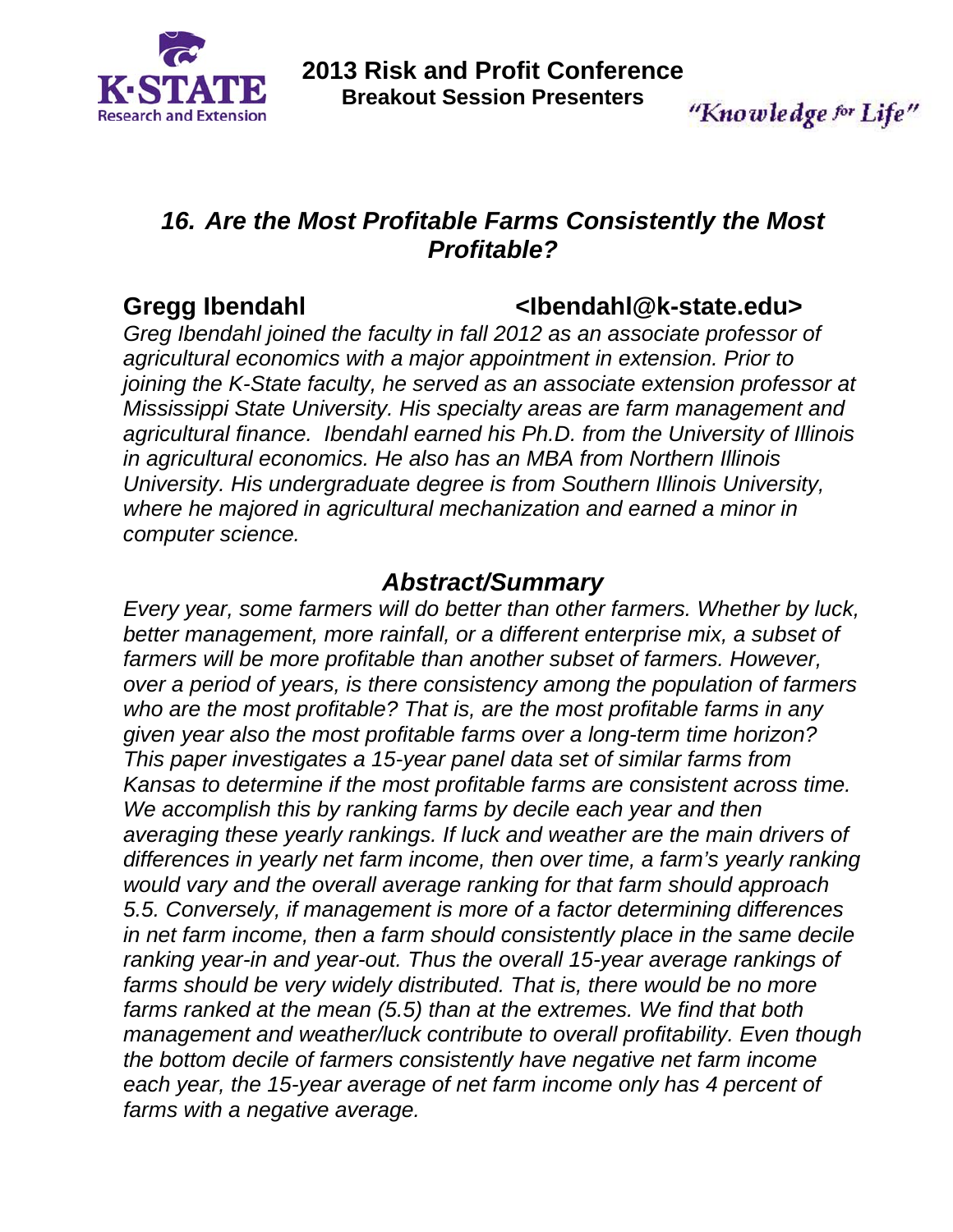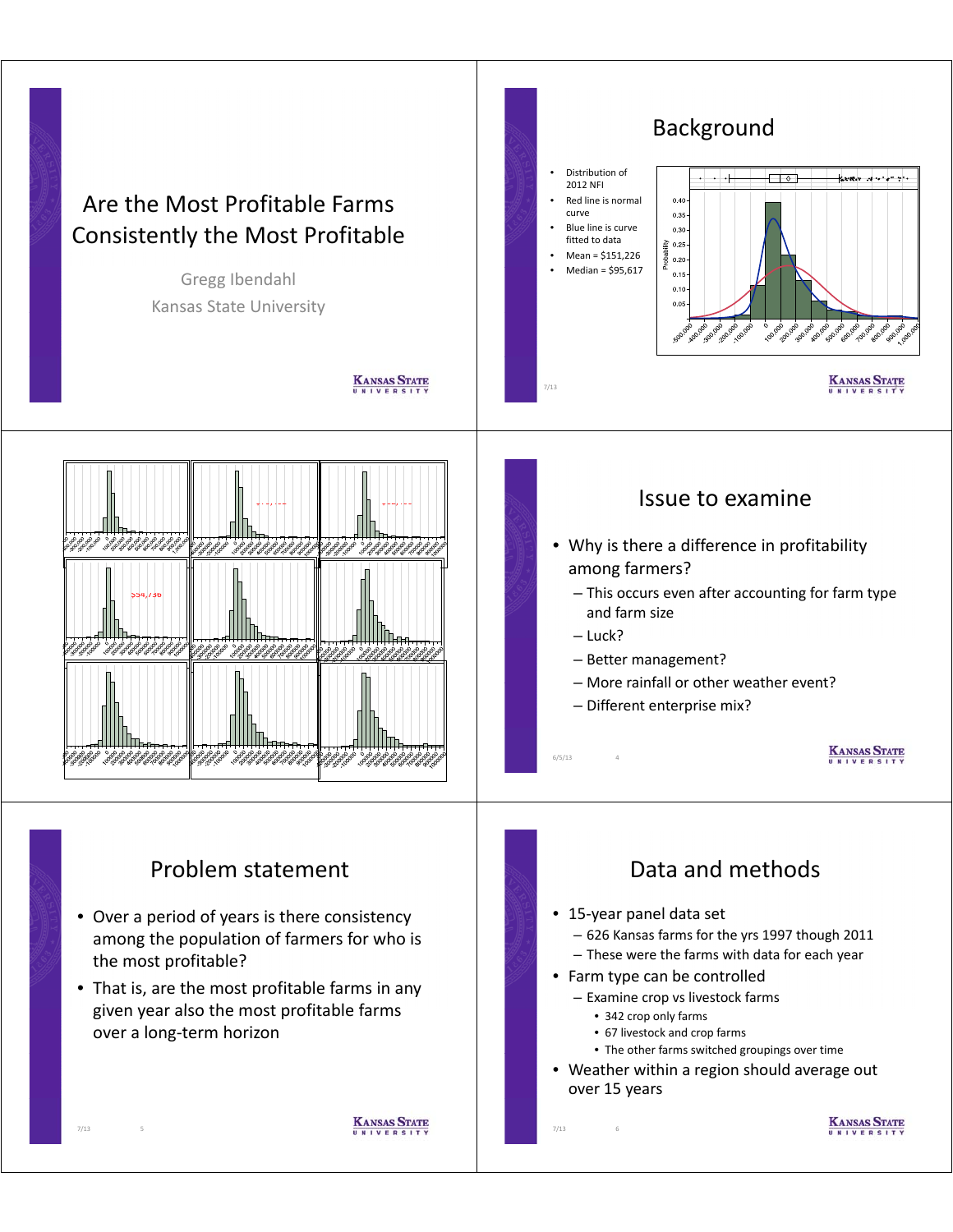#### Data and methods (cont.) Data and methods (cont.) • For each year, the farms were divided into • Next step – average for each farm, the yearly deciles based on accrual net farm income farm rankings  $-10$  groups with either 62 or 63 farms  $-$  If weather or luck was totally accounting for the yearly variation, we would expect the farm • Top 10% in a year were assigned a value of ranking would average toward the mean (5.5) "1", second 10% a value of "2", etc. – If management, farm size, farm type, or soil – Each farm for each year has a ranking productivity was a factor, then some farms – Years treated as independent should have a higher 15-year average ranking – The average farm ranking in a given year is 5.5 than other farms **KANSAS STATE KANSAS STATE** 7/13 7 7/13 8 Data and method (cont.)  $2<sup>nd</sup>$  way of looking at management • Count the number of farms that have an average • Examining the actual distribution of 15-year rating either one SD above or one SD below the farm ranking tells us the effect of mean of 5.5 management vs weather or luck  $-$  A discrete uniform distribution • Ranking above 2.623 would be above average farm – Flatter – the more likely management is a factor • Ranking below 8.372 would be considered below average • i.e., farms separate themselves farm – Steeper – the more likely luck or weather is a – If weather or luck were the only factors • no farms would average above or below this factor – If management the only factor • i.e., farms tend to average toward the mean ranking • 26.23% of the farms to be above average and 26.23% of the farms to be below **KANSAS STATE KANSAS STATE**  $7/13$ 7/13 10 Results – Distribution of average Results – Average net farm income  $farm$  rankings – all farms by decile per year  $-$  all farms 20% Std dev =  $2.872$ Std Dev = 1 973 15%  $10%$  $-50.000$  $-100.000$ 1997 1999 2001 2003 2005  $\frac{1}{2007}$   $\frac{1}{2009}$  $\frac{1}{2011}$ **KANSAS STATE AS STATE**  $7/13$ 7/13 11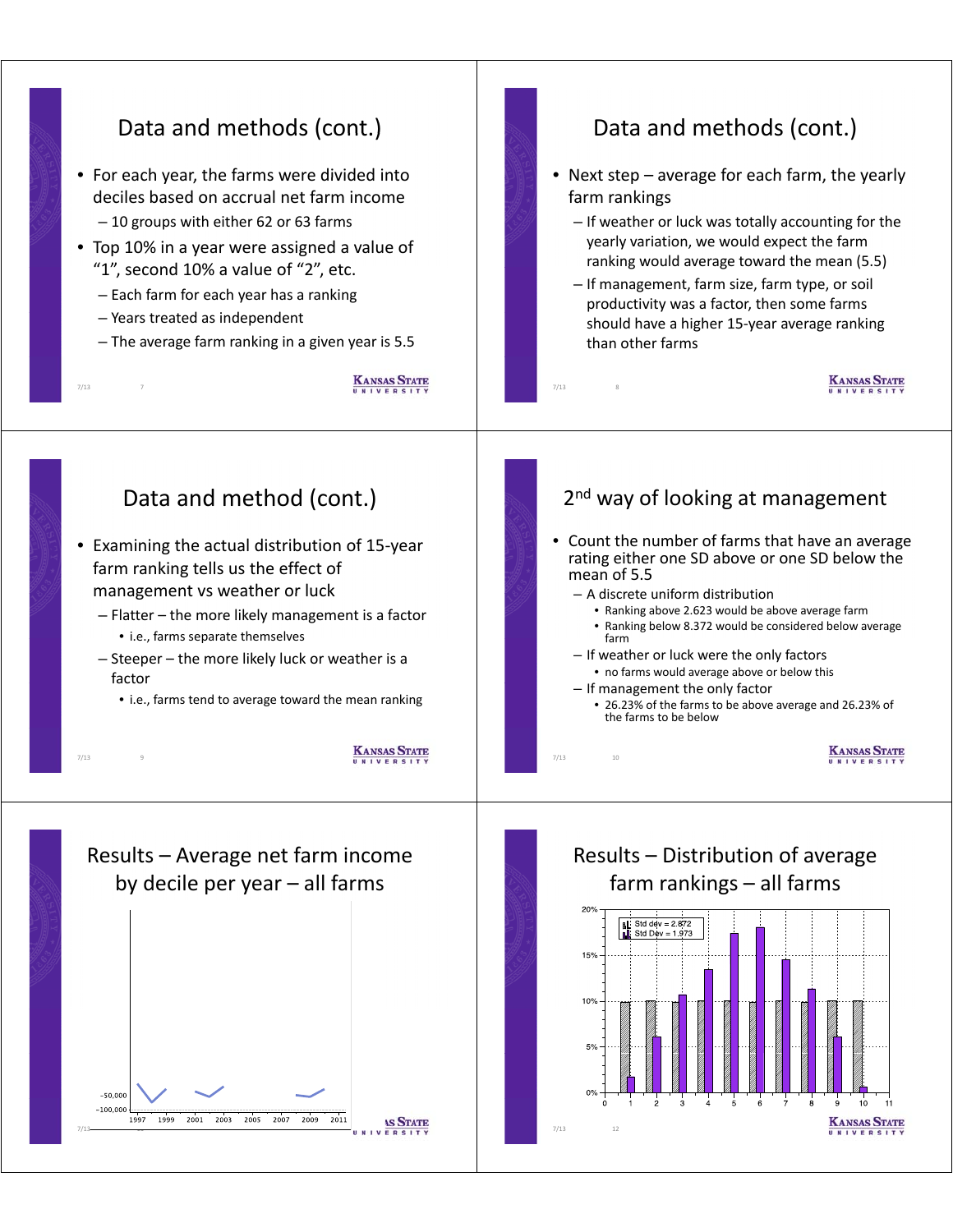



Results – Distribution of average  $f$ arm rankings – regional differences



|                    | All farms            | <b>Actual count</b> | <b>Theoritical</b> | % mgmt<br>maximum responsibility |  |
|--------------------|----------------------|---------------------|--------------------|----------------------------------|--|
| Number of farms    | Above average        | 54                  | 164                | 33%                              |  |
| above or below one | Below average        | 52                  | 164                | 32%                              |  |
| standard deviation | Non-crop             |                     |                    |                                  |  |
|                    | Above average        | 8                   | 18                 | 45%                              |  |
|                    | Below average        | $\overline{4}$      | 18                 | 23%                              |  |
|                    | Crop                 |                     |                    |                                  |  |
|                    | Above average        | 31                  | 90                 | 34%                              |  |
|                    | <b>Below average</b> | 30                  | 90                 | 33%                              |  |
|                    | <b>North Central</b> |                     |                    |                                  |  |
|                    | Above average        | 9                   | 28                 | 32%                              |  |
|                    | <b>Below average</b> | 9                   | 28                 | 32%                              |  |
|                    | South Central        |                     |                    |                                  |  |
|                    | Above average        | 11                  | 29                 | 38%                              |  |
|                    | <b>Below average</b> | 12                  | 29                 | 42%                              |  |
|                    | <b>North East</b>    |                     |                    |                                  |  |
|                    | Above average        | 14                  | $\overline{28}$    | 50%                              |  |
|                    | Below average        | 9                   | 28                 | 32%                              |  |
|                    | South East           |                     |                    |                                  |  |
|                    | Above average        | 25                  | 63                 | 39%                              |  |
|                    | <b>Below average</b> | 15                  | 63                 | 24%                              |  |
| 7/13<br>16         |                      |                     |                    | <b>KANSAS ST.</b><br>UNIVERSI    |  |

# **Conclusions**

- Weather and luck as well as management influence a farm's year-to-year income.
- $\bullet$  Base on the index management might contribute to a third of the net income variation
	- Farm size would be a factor here as well

7/13 17

 $-$  Northeast Kansas had a management factor of 50%

**KANSAS STATE** 

# Conclusions (cont.)

- 10% of farms lose money each year – Only 1% of farms consistently lose money
- In the top decile (10% of farms)
	- Only 2 to 3% of farms are consistently in this group
- From regional analysis

7/13 18

– The southern 2 areas of KS did not have a farm average in the bottom 10% decile

**KANSAS STATE**